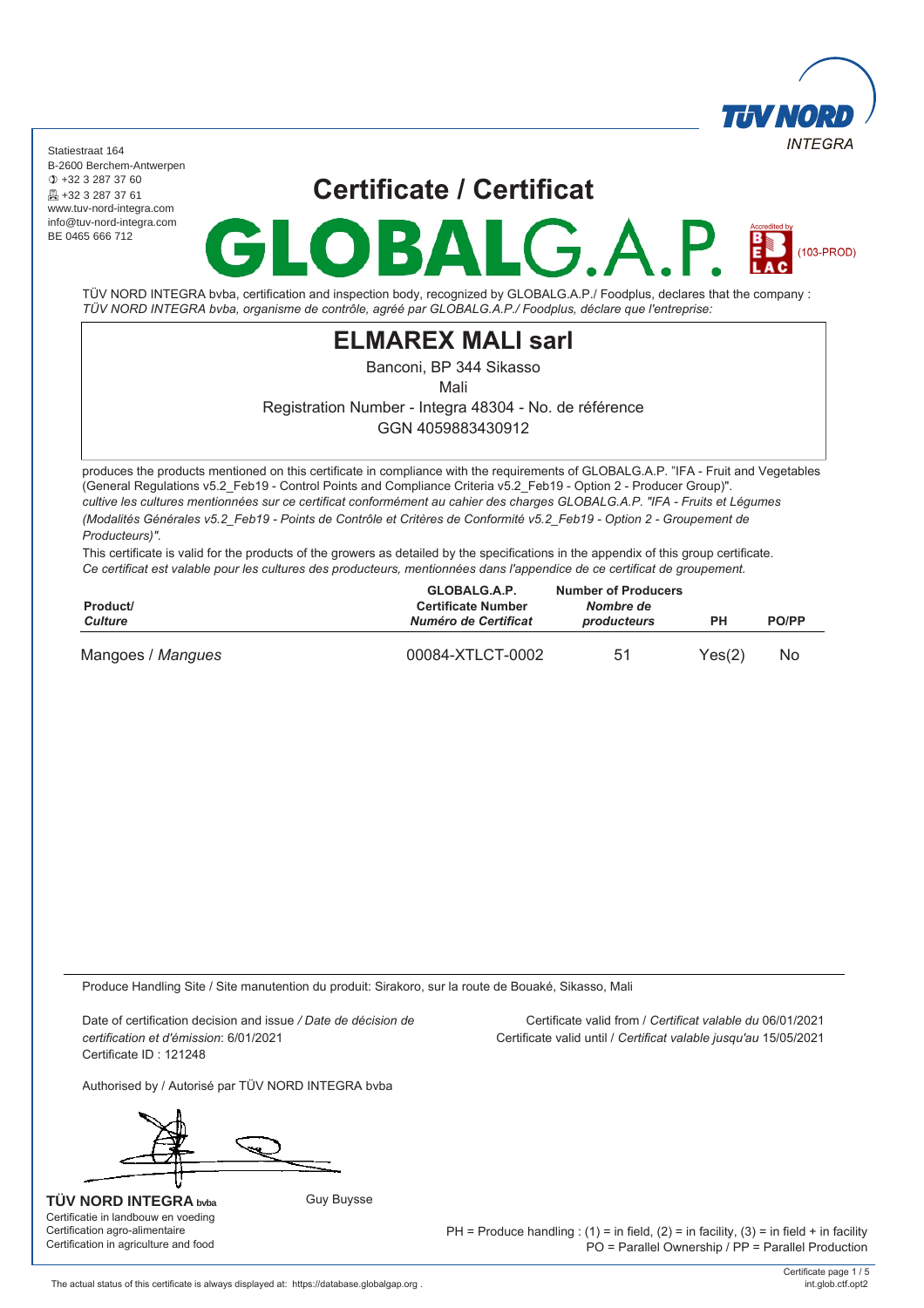

> Certificate ID: 121248 Valid from/*valable du* 06/01/2021 Valid until/*valable jusqu'au* 15/05/2021

### **ELMAREX MALI sarl**

Banconi, BP 344 Sikasso Mali Registration Number - Integra 48304 - No. de référence GGN 4059883430912

| <b>GGN</b>    | Grower/<br><b>Producteur</b>                            | Product/<br><b>Culture</b> | Surface(ha)/<br>Surface (ha) | PH        | PO/PP     |
|---------------|---------------------------------------------------------|----------------------------|------------------------------|-----------|-----------|
| 4056186232694 | Diarra Lanseni<br>Ouahibera, 223 Kaboïla, Mali          | Mangoes / Mangues          | 5,00                         | <b>No</b> | <b>No</b> |
| 4056186233127 | Diarra Amidou<br>Ouahibera, 223 Kaboïla, Mali           | Mangoes / Mangues          | 8,50                         | No        | No        |
| 4059883101119 | Kone Abaourata<br>Sanasso, 223 Kapala, Mali             | Mangoes / Mangues          | 5,75                         | No        | No        |
| 4059883101126 | Kone Issouf<br>Sanasso, 223 Kapala, Mali                | Mangoes / Mangues          | 7,00                         | No        | No        |
| 4059883435146 | <b>Bengaly Dramane</b><br>Gongasso, 223 Gongasso, Mali  | Mangoes / Mangues          | 4,00                         | <b>No</b> | No        |
| 4059883435153 | <b>Berthe Abdoulaye</b><br>Ouahibera, 223 Kaboïla, Mali | Mangoes / Mangues          | 20,00                        | No        | No        |
| 4059883435160 | Berthe Adama<br>Ouahibera, 223 Kaboïla, Mali            | Mangoes / Mangues          | 4,50                         | No        | No        |
| 4059883435177 | <b>Berthe Bissiri</b><br>Ouahibera, 223 Kaboïla, Mali   | Mangoes / Mangues          | 4,00                         | No        | No        |
| 4059883435184 | Berthe Brahima<br>Ouahibera, 223 Kaboïla, Mali          | Mangoes / Mangues          | 19,00                        | No        | No        |
| 4059883435191 | Berthe Fousseyni<br>Ouahibera, 223 Kaboïla, Mali        | Mangoes / Mangues          | 3,00                         | No        | No        |
| 4059883435207 | <b>Berthe Karim</b><br>Ouahibera, 223 Kaboïla, Mali     | Mangoes / Mangues          | 4,00                         | No        | No        |
| 4059883435214 | <b>Berthe Lamissa</b><br>Ouahibera, 223 Kaboïla, Mali   | Mangoes / Mangues          | 5,00                         | No        | No        |
| 4059883435221 | <b>Berthe Yacou</b><br>Finkolo Ac, 223 Finkolo Ac, Mali | Mangoes / Mangues          | 5,00                         | No        | No        |
| 4059883435238 | Cissé Hamadoun<br>Bougouula H, 223 Sikasso, Mali        | Mangoes / Mangues          | 15,00                        | No        | No        |

#### **TÜV NORD INTEGRA bvba**

Certificatie in landbouw en voeding Certification agro-alimentaire Certification in agriculture and food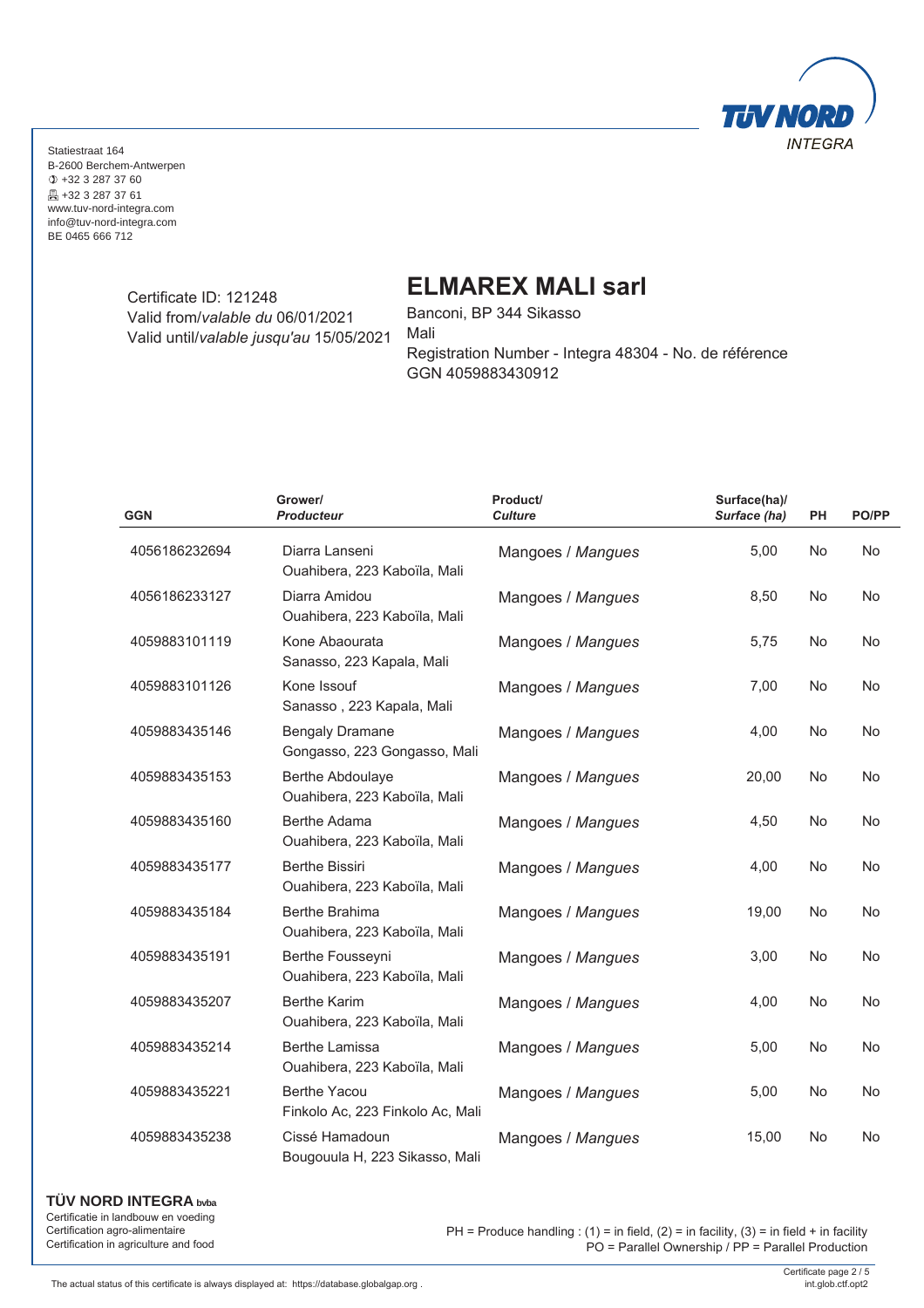

> Certificate ID: 121248 Valid from/*valable du* 06/01/2021 Valid until/*valable jusqu'au* 15/05/2021

## **ELMAREX MALI sarl**

Banconi, BP 344 Sikasso Mali Registration Number - Integra 48304 - No. de référence GGN 4059883430912

| <b>GGN</b>    | Grower/<br><b>Producteur</b>                         | Product/<br><b>Culture</b> | Surface(ha)/<br>Surface (ha) | PH        | PO/PP     |
|---------------|------------------------------------------------------|----------------------------|------------------------------|-----------|-----------|
| 4059883435245 | Coulibaly Diakalia<br>Pimperna, 223 Pimperna, Mali   | Mangoes / Mangues          | 4,00                         | <b>No</b> | <b>No</b> |
| 4059883435252 | Coulibaly Seydou<br>Ouahibera, 223 Kaboïla, Mali     | Mangoes / Mangues          | 8,00                         | No        | No        |
| 4059883435269 | Diarra Siaka<br>Karibougou, 223 Kaboïla, Mali        | Mangoes / Mangues          | 10,00                        | No        | No        |
| 4059883435276 | Coulibaly Soumaïla<br>Ouahibera, 223 Kaboïla, Mali   | Mangoes / Mangues          | 6,00                         | <b>No</b> | No        |
| 4059883435283 | Dembele Madou<br>Mamabougou li, 223 Finkolo Ac, Mali | Mangoes / Mangues          | 5,00                         | No        | No        |
| 4059883435290 | Diamoutene Tahirou<br>Pimperna, 223 Pimperna, Mali   | Mangoes / Mangues          | 3,00                         | No        | No        |
| 4059883435306 | Diarra Binafou<br>Ouahibera, 223 Kaboïla, Mali       | Mangoes / Mangues          | 4,50                         | No        | No        |
| 4059883435313 | Diarra Madjou<br>Ouahibera, 223 Kaboïla, Mali        | Mangoes / Mangues          | 7,00                         | <b>No</b> | No        |
| 4059883435320 | Diarra Siaka<br>Mamouroubougou, 223 Finkolo Ac, Mali | Mangoes / Mangues          | 3,00                         | No        | No        |
| 4059883435337 | Diarra Siaka Izac<br>Sikasso, 223 Sikasso, Mali      | Mangoes / Mangues          | 6,00                         | <b>No</b> | <b>No</b> |
| 4059883435344 | Diawara Abdoulaye<br>Kobada, 223 Kaboïla, Mali       | Mangoes / Mangues          | 6,00                         | <b>No</b> | No        |
| 4059883435351 | Doucoure Daouda<br>Finkolo Ac, 223 Finkolo Ac, Mali  | Mangoes / Mangues          | 4,00                         | <b>No</b> | No        |
| 4059883435368 | Guindo Ely<br>Sanasso, 223 Kapala, Mali              | Mangoes / Mangues          | 9,00                         | No        | No        |
| 4059883435382 | Kone Bamoussa<br>Kobabougou, 223 Finkolo Ac, Mali    | Mangoes / Mangues          | 6,50                         | No        | No        |

**TÜV NORD INTEGRA bvba** Certificatie in landbouw en voeding

Certification agro-alimentaire Certification in agriculture and food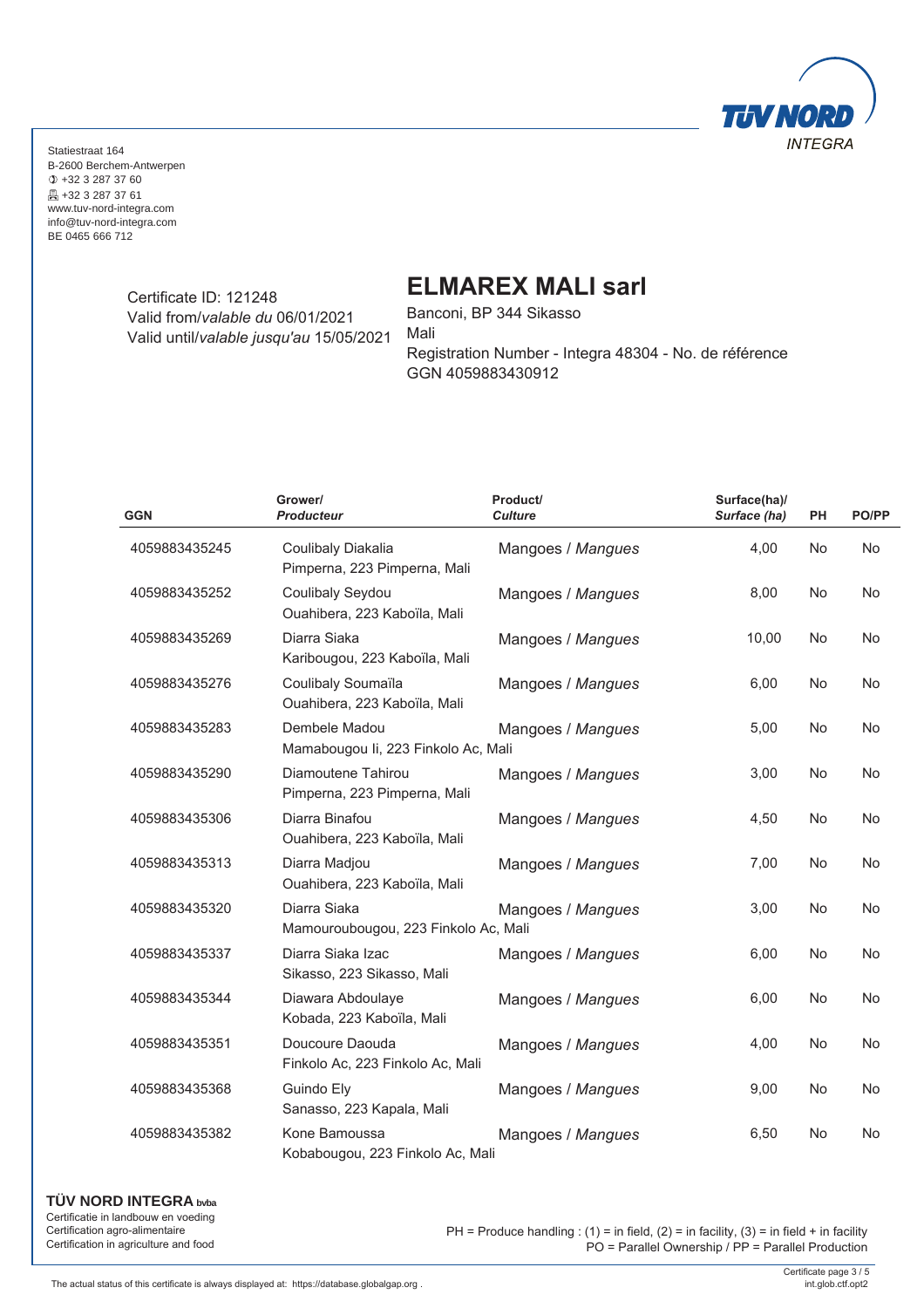

> Certificate ID: 121248 Valid from/*valable du* 06/01/2021 Valid until/*valable jusqu'au* 15/05/2021

## **ELMAREX MALI sarl**

Banconi, BP 344 Sikasso Mali Registration Number - Integra 48304 - No. de référence GGN 4059883430912

| <b>GGN</b>    | Grower/<br><b>Producteur</b>                           | Product/<br><b>Culture</b> | Surface(ha)/<br>Surface (ha) | PH        | PO/PP     |
|---------------|--------------------------------------------------------|----------------------------|------------------------------|-----------|-----------|
| 4059883435399 | <b>Ouattara Alassane</b><br>Mandela, 223 Kaboïla, Mali | Mangoes / Mangues          | 2,50                         | <b>No</b> | <b>No</b> |
| 4059883435405 | <b>Ouattara Arouna</b><br>Mandela, 223 Kaboïla, Mali   | Mangoes / Mangues          | 9,50                         | <b>No</b> | <b>No</b> |
| 4059883435412 | Sangare Alassane<br>Bilaribougou, 223 Kaboïla, Mali    | Mangoes / Mangues          | 6,50                         | No        | <b>No</b> |
| 4059883435429 | Sanogo Adama 1<br>Bilaribougou, 223 Kaboïla, Mali      | Mangoes / Mangues          | 6,00                         | No        | No        |
| 4059883435436 | Sanogo Bakary<br>Bilaribougou, 223 Kaboïla, Mali       | Mangoes / Mangues          | 9,00                         | No        | No        |
| 4059883435443 | Sanogo Lassina<br>Ouna, 223 Kléla, Mali                | Mangoes / Mangues          | 10,00                        | No        | No        |
| 4059883435450 | Sanogo Salifou<br>Mamouroubougou, 223 Finkolo Ac, Mali | Mangoes / Mangues          | 5,00                         | No        | No        |
| 4059883435467 | Sogodogo Adama<br>Natien, 223 Natien, Mali             | Mangoes / Mangues          | 4,00                         | No        | No        |
| 4059883435474 | Sogodogo Lassina<br>Bougouula H, 223 Sikasso, Mali     | Mangoes / Mangues          | 3,50                         | No        | No        |
| 4059883435481 | Tangara Mamadou<br>Sikasso, 223 Sikasso, Mali          | Mangoes / Mangues          | 17,00                        | <b>No</b> | No        |
| 4059883435498 | <b>Traore Adama</b><br>Sikasso, 223 Sikasso, Mali      | Mangoes / Mangues          | 13,00                        | No        | No        |
| 4059883435504 | <b>Traore Boubacar</b><br>Mandela, 223 Kaboïla, Mali   | Mangoes / Mangues          | 2,50                         | <b>No</b> | No        |
| 4059883435511 | Traore Brama 1<br>Mamouroubougou, 223 Finkolo Ac, Mali | Mangoes / Mangues          | 9,00                         | No        | <b>No</b> |
| 4059883435528 | Traore Issa<br>Mandela, 223 Kaboïla, Mali              | Mangoes / Mangues          | 5,00                         | No        | No        |

**TÜV NORD INTEGRA bvba** Certificatie in landbouw en voeding

Certification agro-alimentaire Certification in agriculture and food